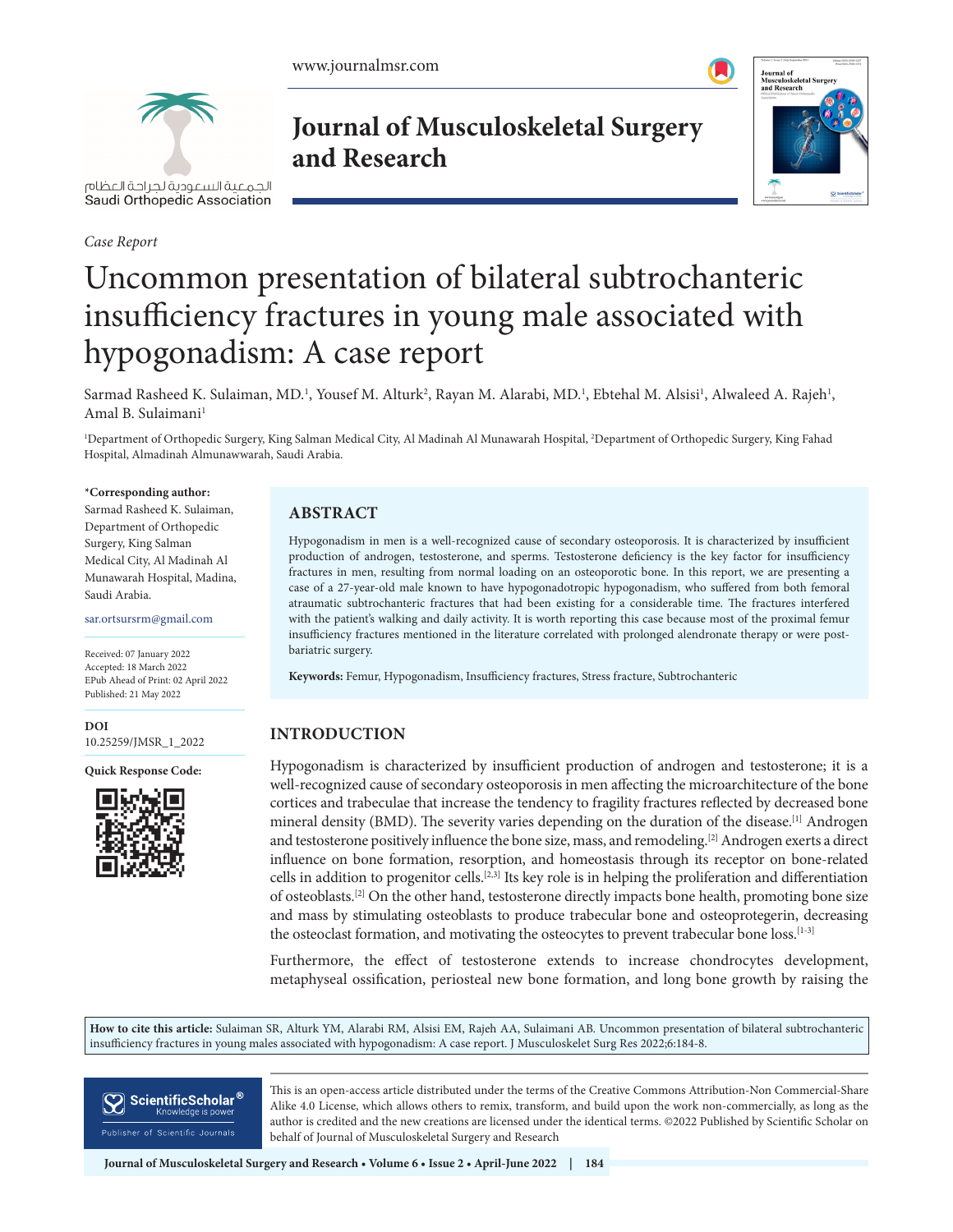calcium retention and incorporation into the bone.<sup>[1-3]</sup> Unfortunately, the specific testosterone role in bone health maintenance and the development of osteoporosis in men when deficient is not completely clear.[1] Moreover, testosterone deficiency does not predict fracture risk.[4] Androgen and testosterone deficiency manifests as osteopenia or osteoporosis. It is related to the reversible reduction in BMD that can be statistically and significantly corrected with testosterone therapy over a short period and minimizing the risk of fractures in men.[1,5]

Several overlapping terminologies have been used to explain non-traumatic fractures, including stress, insufficiency, fatigue, and fragility, which hindered understanding and reporting these injuries.[6] In the term's broadest meaning, stress fractures include fatigue and insufficiency fractures. A fatigue fracture is a localized failure in the normal bone due to repetitive applied stress, usually occurring with an abruptly increased intensity, duration, or frequency of activity when osteoclasts activity is greater than osteoblasts among young, athletic people and in females more than males.[6-8] On the other hand, insufficiency and fragility fractures are secondary to normal stress on the abnormally weakened bone (osteomalacia).

Insufficiency fractures are frequent among many medical conditions, with osteoporosis being the common entity between them. Some of the medical conditions are metabolic bone disease, rheumatoid arthritis, neurological disorders, total hip replacement, corticosteroid therapy, previous irradiation, and high-dose fluoride therapy.[7]

Osteoporosis is diagnosed when a BMD lies 2.5 standard deviations (SD) measurements or less than the average value for young adult Caucasian healthy women.<sup>[1,9]</sup> Accordingly, using a female reference underestimates male bone loss and extends the diagnosis of osteoporosis.[10] Males and females have the same fracture risk for a given BMD value.<sup>[1,11]</sup> Therefore, regardless of utilizing a female or male reference, BMD T-score SD is used to define osteoporosis and osteopenia in males aged equal to or above 50 years. For individuals under 50 years, the BMD Z-score is more applicable.<sup>[1]</sup> Consequently, greater appreciation and awareness of the importance of male hypogonadal osteoporosis enables us to understand men's bone quality.[9]

Dual-energy X-ray absorptiometry (DEXA) is a first choice non-invasive, accurate, and cost-effective test. In addition, the diagnostic laboratory workup such as serum calcium, phosphorus, alkaline phosphatase, 25-hydroxyvitamin D levels, C-terminal telopeptide, renal function tests, liver function tests, and 24 h urine calcium is usually used for evaluating bone density in men.<sup>[1]</sup>

The imaging features of stress fractures are defined according to the relative proportion of trabecular to cortical bone

and the injury chronicity. The initial radiographic sign in the cortical bone is a subtle cortical lucency at the site of the microfracture and the osteoclast resorption followed by cortical thickening, endosteal callus production, and periosteal reaction; the injury propagates until the cortical breaking line appears evident.<sup>[6,12]</sup> In the trabecular bone, the earliest sign is subtle faint and blurring sclerosis progresses to linear intramedullary sclerosis, representing a microcallus production and a new bone deposition along with the trabecular remodeling.<sup>[6,12]</sup>

The present report aims to present a young man diagnosed with hypogonadotropic hypogonadism who suffered from bilateral subtrochanteric insufficiency fracture. Up to our knowledge, this is considered an unusual cause for the fracture; as per the literature, most femur insufficiency fractures are caused by prolonged use of alendronate.

### **CASE REPORT**

We are presenting the case of a 27-year-old male working as a teacher. He is a known case of hypogonadism who has been followed by an endocrinologist on regular medications (chorionic gonadotropin injection, clomiphene, and anastrozole). Otherwise, he was medically free and was not on alendronates therapy. The patient presented to the orthopedic clinic suffering from a long-standing pain in the inguinal region and upper thigh for more than 10 years without noticeable trauma. Late presentation to the orthopedic clinic could be due to the slow course of the disease and the initiation of the medical treatment.

He described the pain as dull and bony, more frequent during the early morning, walking, and standing for a long time. The pain was preventing him from his daily activities. He claimed that his symptoms were relieved by rest and paracetamol. Although from the start of his complaint before 10 years, he was evaluated by several physicians who treated him symptomatically with analgesia and supplements; the last physician referred him to the endocrine clinic 7 years back as a case of delayed puberty and infertility. His blood workup results showed a low testosterone level. As a result, he was commenced on testosterone therapy. In addition, growth hormone treatment was started as his radiograph indicated delayed physeal plates closure. On examination, he had short stature, with bilateral tenderness on the proximal femur and groin regions. In addition, he had a global limitation of hip joints motion, mainly in flexion and abduction. Furthermore, he had a painful motion on the right side more associated with weak hips abductors making him walk with a lurching gait. No further positive findings. His lower extremities' sensory, motor, and vascular examinations were normal. The plain radiographs revealed decreased cortical thickness and loss of bony trabeculae, indicating decreased BMD. Furthermore, there were transverse cortical lucencies in the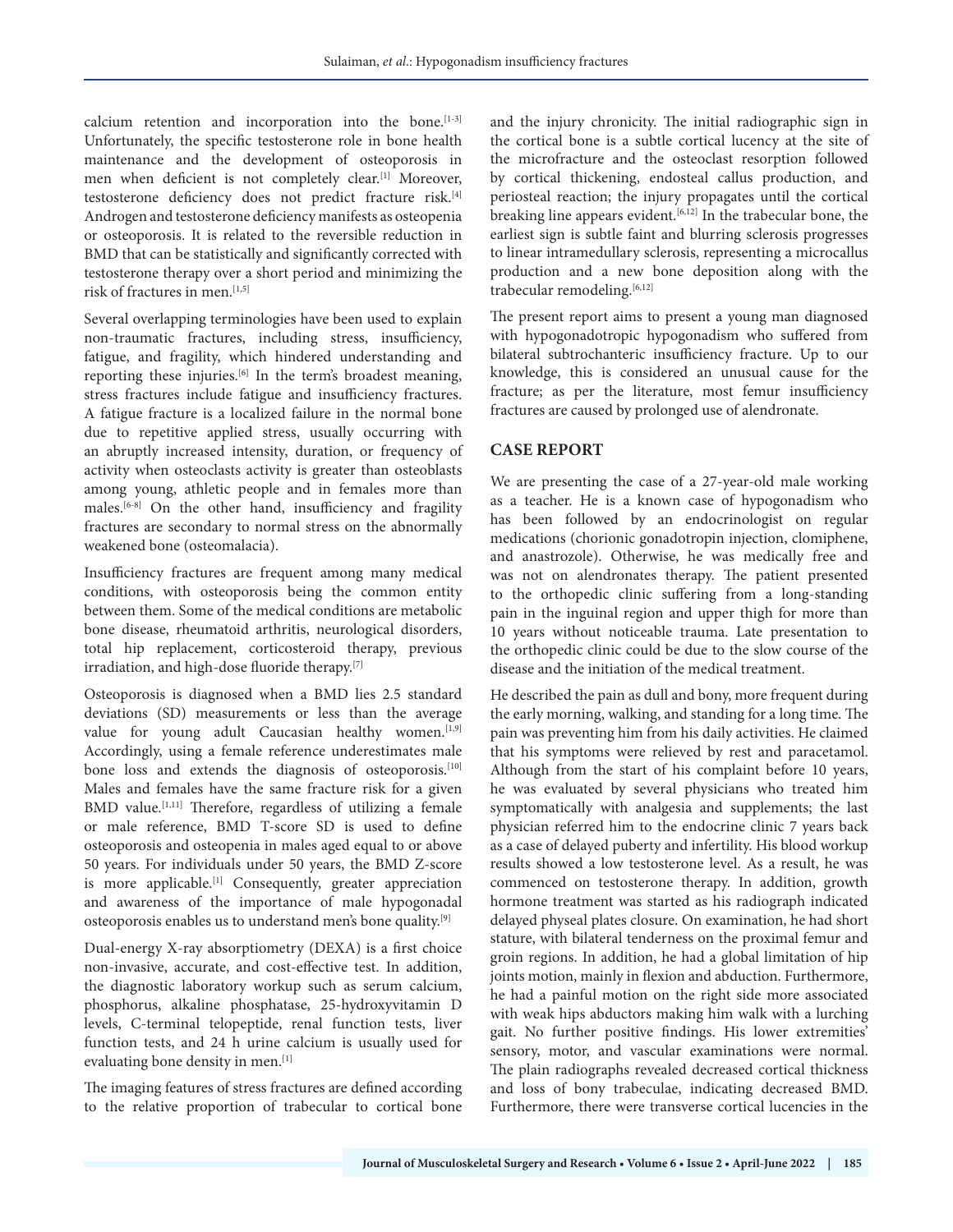subtrochanteric regions, complete non-displaced on the right femur, and incomplete at the lateral cortex of the left femoral shaft, demonstrating an insufficiency fracture in these areas [Figure 1].

There was an improvement in the testosterone level, but it did not reach the normal range. His prolactin level was reduced but still was above the normal value. On the other hand, follicle-stimulating hormone and luteinizing hormone were markedly elevated above the normal value. Calcium levels did not improve despite the quantitative improvement in Vitamin D. The thyroid profile tests were normal.

Unfortunately, a DEXA scan was not done during his treatment with the endocrinologist but done after his first visit to our clinic. Nevertheless, his BMD demonstrated marked



Figure 1: The anterior-posterior radiograph of the pelvis, both hips, and proximal femora demonstrates a complete non-displaced subtrochanteric right femur fracture and an incomplete nondisplaced fracture of the left side. Blue oval shape was added to cover the private region.

osteoporosis, as the DEXA scan was –3, –3.3, and –3.8 T-scores of the lumbar spine, right, and left proximal femur, respectively, while the Z-scores were –3, –3.3, and –3.7.

The decision was that the patient needed prophylactic intramedullary femur nailing followed by vigorous physical therapy to strengthen the hip abductors and regain the range of motion. Accordingly, the patient was admitted, and a consultation of the internal medicine and endocrine specialties was made to correct his electrolytes abnormalities and optimize his medical status. Subsequently, the patient was taken to the operating room for trochanteric entry femur nailing fixation for the right femur. We operated on the right side first because it is a complete fracture and more symptomatic regarding the pain. The procedure was performed under spinal anesthesia and on a traction table through standard technique [Figure 2]. He was advised to walk with weight-bearing as tolerated. Dietician service was consulted, who followed up the patient during his admission. At his first post-operative follow-up visit at 2 weeks, he was doing great, and his sutures were removed. The patient was referred to physical therapy. Before submitting the present report, his hips abductors were stronger, increasing both hips abduction and flexion associated with pain and lurching gait improvement, and the last post-operative radiograph was done in the last visit 6 months after surgery [Figure 3].

#### **DISCUSSION**

Pain with activity relieved by rest is the main presentation of insufficient fractures. Its severity changes according to the activity level. Lower limbs are the most common site of the complaint and it is uncommon in the upper extremity. [6,12] In our case, the patient complained of pain in his hip when walking, with his medical condition raising the suspicion of insufficient fractures, which were confirmed by the radiological examinations. Moreover, the presentation



**Figure 2:** Post-operative anterior-posterior radiograph of the right hip and proximal femur demonstrates trochanteric intramedullary femoral nail.



**Figure 3:** Anterior-posterior radiograph of the right hip and proximal femur 6 months after surgery.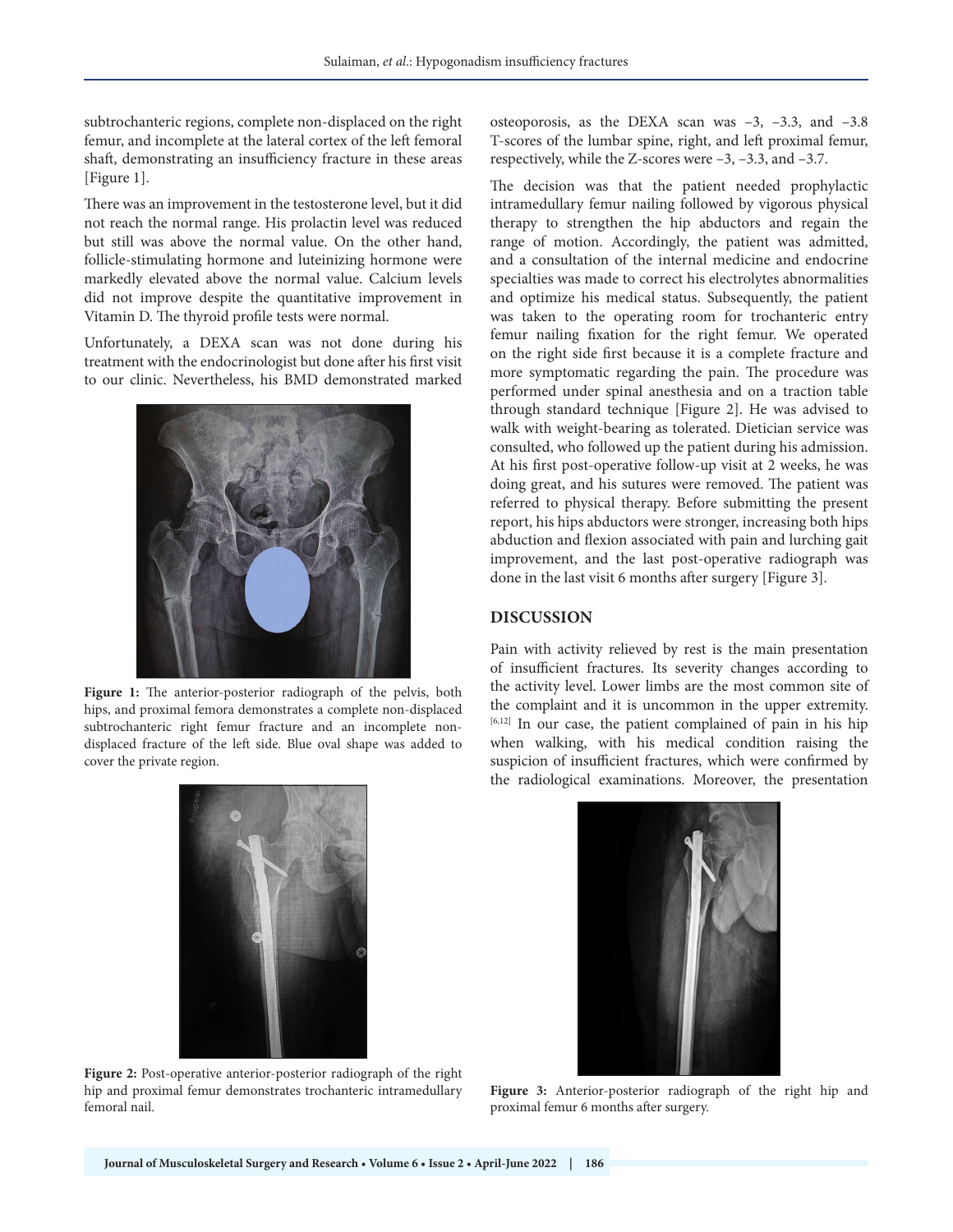of bilateral subtrochanteric insufficiency fractures in young male due to hypogonadotropic hypogonadism, which is unprecedented considering that the fractures were caused by daily activities. Although we do not have a clear explanation for the unique finding, simultaneous bilateral subtrochanteric fracture. In addition, with the duration of his symptoms, he continued weight-bearing on both lower limbs. The medial and lateral sides of the femur have stresses that resulted in a complete fracture through both cortices, transverse, and noncomminuted, consistent with insufficiency fractures. Although the plain radiograph is the first line for musculoskeletal pathologies imaging, its sensitivity to detect early-stage insufficiency fractures is about 15–35% and 30–70% for the late stages.[6,7] Instead, magnetic resonance imaging has a 100% sensitivity and an 85% specificity, which is considered a second-line modality, requested when the radiographs are normal, or the pain etiology is unknown.<sup>[6,13,14]</sup>

Computed tomography is useful for detecting longitudinal fracture lines and stress fractures of the spine. However, recently, it is not considered to be an imaging modality for the diagnostic evaluation of suspected stress fractures.<sup>[6,7]</sup> Technetium-99m-methylene diphosphonate (Tc-99m-MDP) bone scans are often considered the gold standard modality due to its sensitivity in detecting metabolic bone abnormal activity, but it has a low specificity rate.[7,13]

Osteoporosis is the most common underlying etiology causing insufficiency fractures. Many disorders could develop insufficiency fractures that influence the bone's ability to withstand normal loading forces. However, most of the cases in the literature indicate the association with the long-term use of bisphosphonate.

Early recognition, prevention, and treatment should be initiated by realizing the burden of osteoporosis›s consequences. The ideal therapeutic strategies should start with identifying patients at risk and initiating preventative measures before the occurrence of insufficiency fractures. The preventive measures are multidisciplinary approaches to initiate behavioral modification, education, and exercises to increase awareness of the bone mineral disorder and its risk. DEXA scan is the cornerstone in the early detection of bone mineral abnormality. Medical therapy should be commenced immediately with hormone replacement therapy or anti-resorption drugs accordingly when indicated.

The treatment of the insufficiency fractures once occurred depends on the fracture location, extent and displacement, the functional status, and the coexisting other medical diseases.

The endocrinology society male osteoporosis guidelines, 2012, recommended a combination therapy with a bisphosphonate or teriparatide with the testosterone replacement in high-risk cases to enhance BMD and reduce the fracture risk for all 50 years men and older patients with a

hip or spine fragility fracture, osteopenia, or osteoporosis.<sup>[15]</sup> Unfortunately, the diagnosis and the treatment indications remain poorly defined for osteoporosis in young adults between 20 and 50 years of age.<sup>[16]</sup> Although bisphosphonates and denosumab are helpful in raising BMD in hypogonadal men but are more frequently utilized in older men.<sup>[16]</sup>

Testosterone therapy in hypogonadal males remarkably improves in BMD, mainly in arms, hip, and femur, except for the lumbar spine.<sup>[1,15,17]</sup> Despite that, no studies have evaluated its clinical influence on fracture risk.<sup>[1,15,17]</sup> Studies indicated that bisphosphonate therapy positively affects femoral and lumbar BMD associated with a significant reduction in fractures.<sup>[1]</sup> Despite that, the endocrinology society has encouraged using denosumab and teriparatide as an alternative to bisphosphonate therapy in males with treatment indications. Their efficacy in the hypogonadal male population is yet to be studied.<sup>[1,15]</sup> Intramedullary nailing is the preferred treatment when surgery is indicated and could be considered as the standard of care for all oblique or transverse diaphyseal fractures of the lower extremity.[6]

#### **CONCLUSION**

The insufficient fracture should be considered and ruled out when the hypogonadotropic hypogonadism patient complains of walking hip pain when walking, and a plain radiological examination must be requested. A walker patient with full weight-bearing is not an exception to the presence of a complete subtrochanteric fracture through both cortices.

#### **AUTHORS' CONTRIBUTIONS**

WR, EA, and AS conceived and designed the study and wrote the initial draft of the article. RA and YA collected, organized, analyzed, and interpreted the data. SS provided the critical revision and wrote the final draft of the article. All authors have critically reviewed and approved the final draft and are responsible for the content and similarity index of the manuscript.

# **DECLARATION OF PATIENT CONSENT**

The authors' certify that they have obtained all appropriate patient consent forms. In the form, the patient has given his consent for his images and other clinical information to be reported in the journal. The patient understands that his name and initials will not be published and due efforts will be made to conceal his identity, but anonymity cannot be guaranteed.

#### **FINANCIAL SUPPORT AND SPONSORSHIP**

This study did not receive any specific grant from funding agencies in the public, commercial, or not-for-profit sectors.